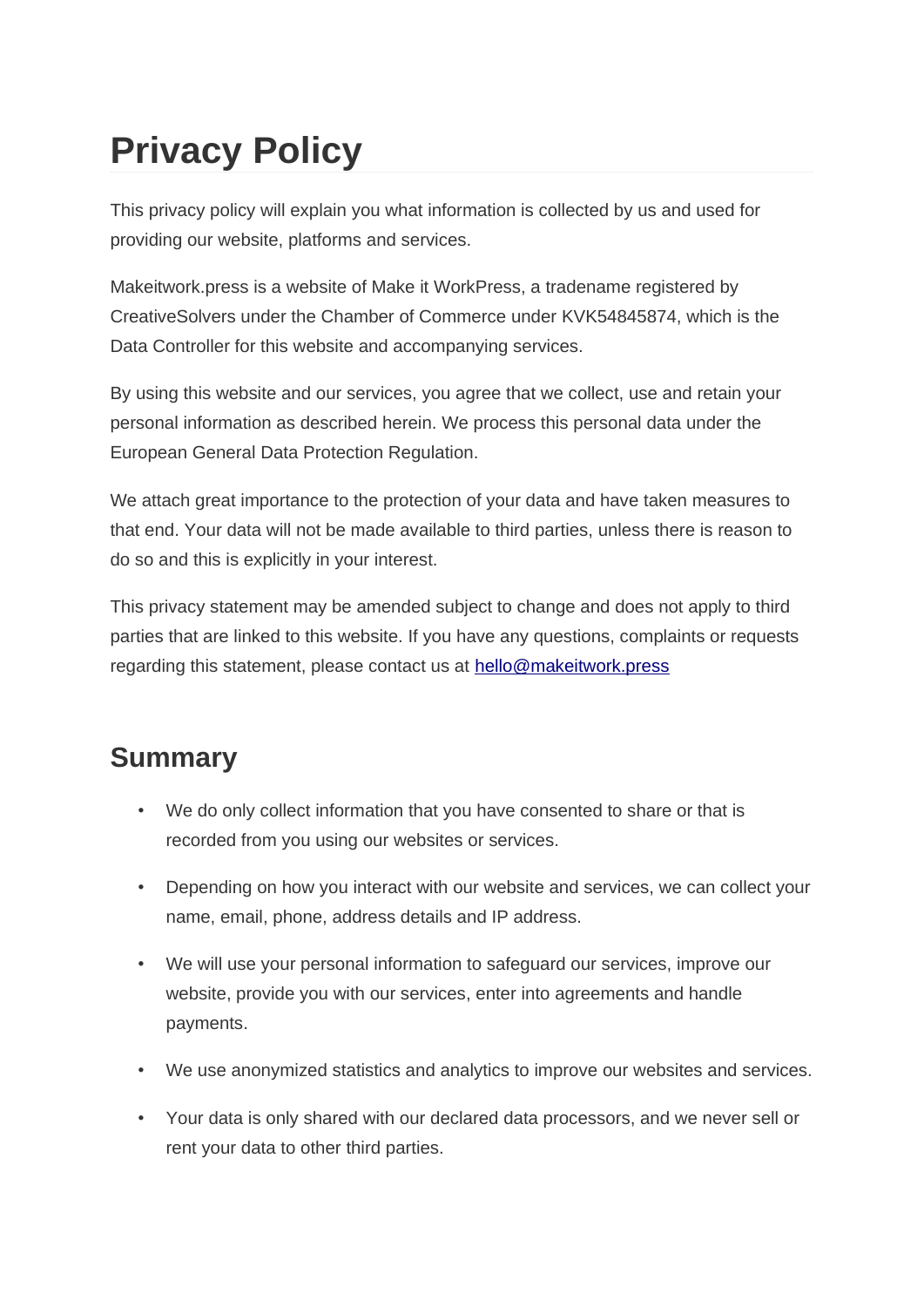- We will keep your information as long as is needed to provide our services, safeguard our services or as is required by legislation.
- We do not knowingly process sensitive information from underage minors.
- You have the right to information, access, rectification, objection, withdrawal of consent or erasure of your data.
- We are using the appropriate technical and organisational measure to safeguard our and your data.

# **Principles of processing**

We process personal data based on the following principles:

- To execute any of our agreements, be it businesswise, be it personal, with you.
- To comply with legal obligations if present.
- To comply with a legitimate interest for us or you.
- After personal consent for processing has been given.

# **Purposes for processing**

In most cases, we process your data to reach an agreement, whereby we cannot conclude the agreement if we are not aware of your data. In most cases, this will include your name, address, telephone number and e-mail address.

If you are a customer of ours, we are legally obliged to process your personal data, including name, address, e-mail address and company name, to correct the invoice and administration.

We process personal data for the following purposes:

- Providing access to our website and our services.
- Securing our website and our services, including our clients and third parties.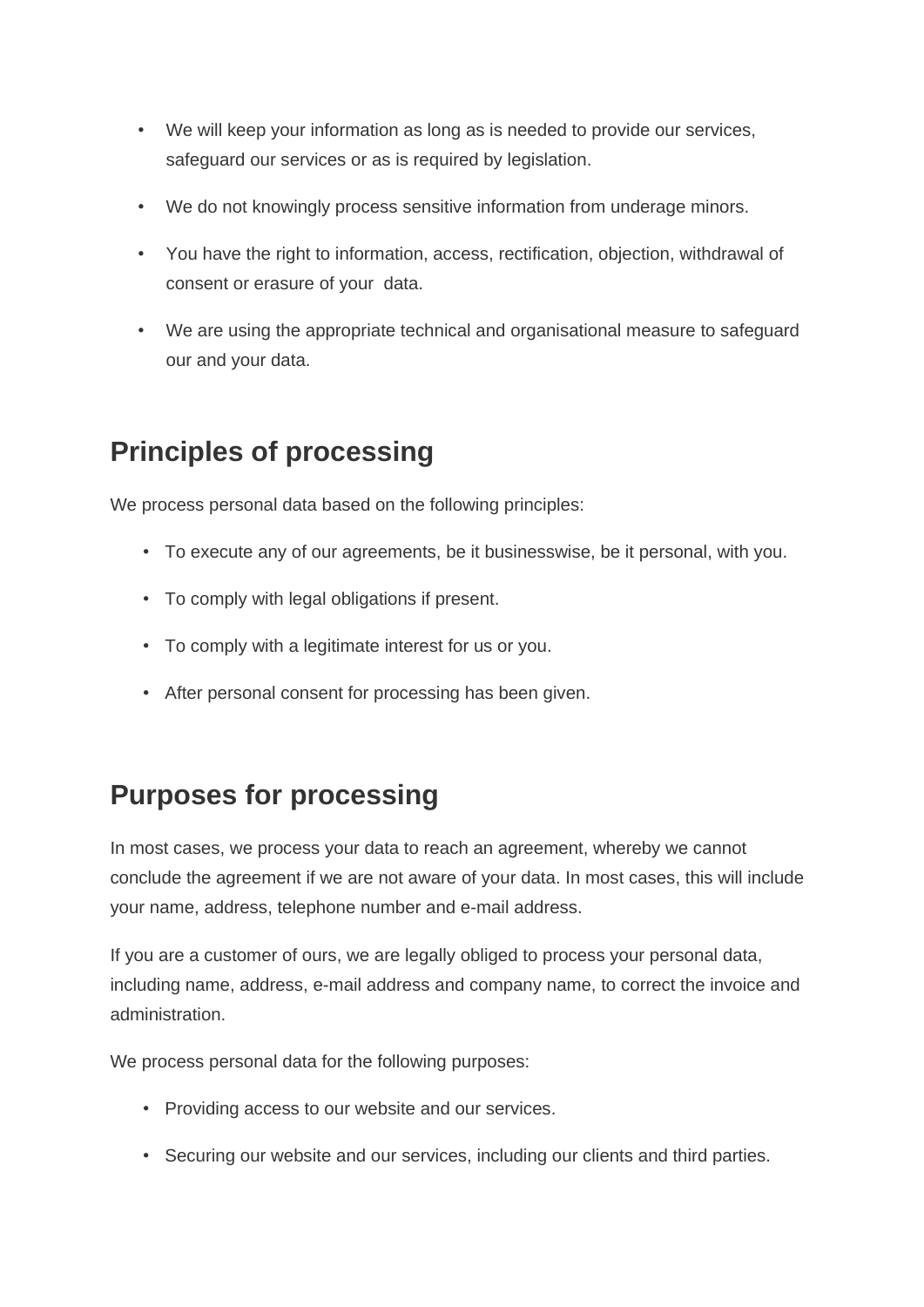- Making contact between us and you as a visitor. For this, we use forms where we ask for your name, e-mail address and telephone number.
- Making contact for the correct invoicing, administration, support and execution of orders if you are a customer of ours.
- Providing, improving and maintaining our services, setting up accounts at are platform, receiving and making payments, support and communication about the services.
- To remember your personal details when adding comments on the website.
- Detecting and correcting technical errors on the website.
- Optimizing the website for visitors.
- Enabling technical functionalities of the website.

#### **Processed Data**

The following data will be stored or processed when using this website:

- We will receive an e-mail with your name, e-mail address and telephone number if you contact us using one of the forms available on the website. This data will not be stored on this website and is used to contact you.
- We use cookies to make our website function optimally, which include the login cookies for WordPress and the cookies as provided by Cloudflare. These cookies do not contain sensitive personal information. These cookies are described in the section Cookies.
- Our servers logs automatically save some general data about the connections to our servers such as IP address, the visited page, browser version, the OS version, eventual referrers, and time of visit which helps to safeguard our website and services. These logs are seperated from any other personal data.
- We may process additional personal information about you through a support request, through email, or social media messages. These will only be used for the execution of the request. Requests from social media messages should be deleted from your end if you know longer want them to appear in our channels.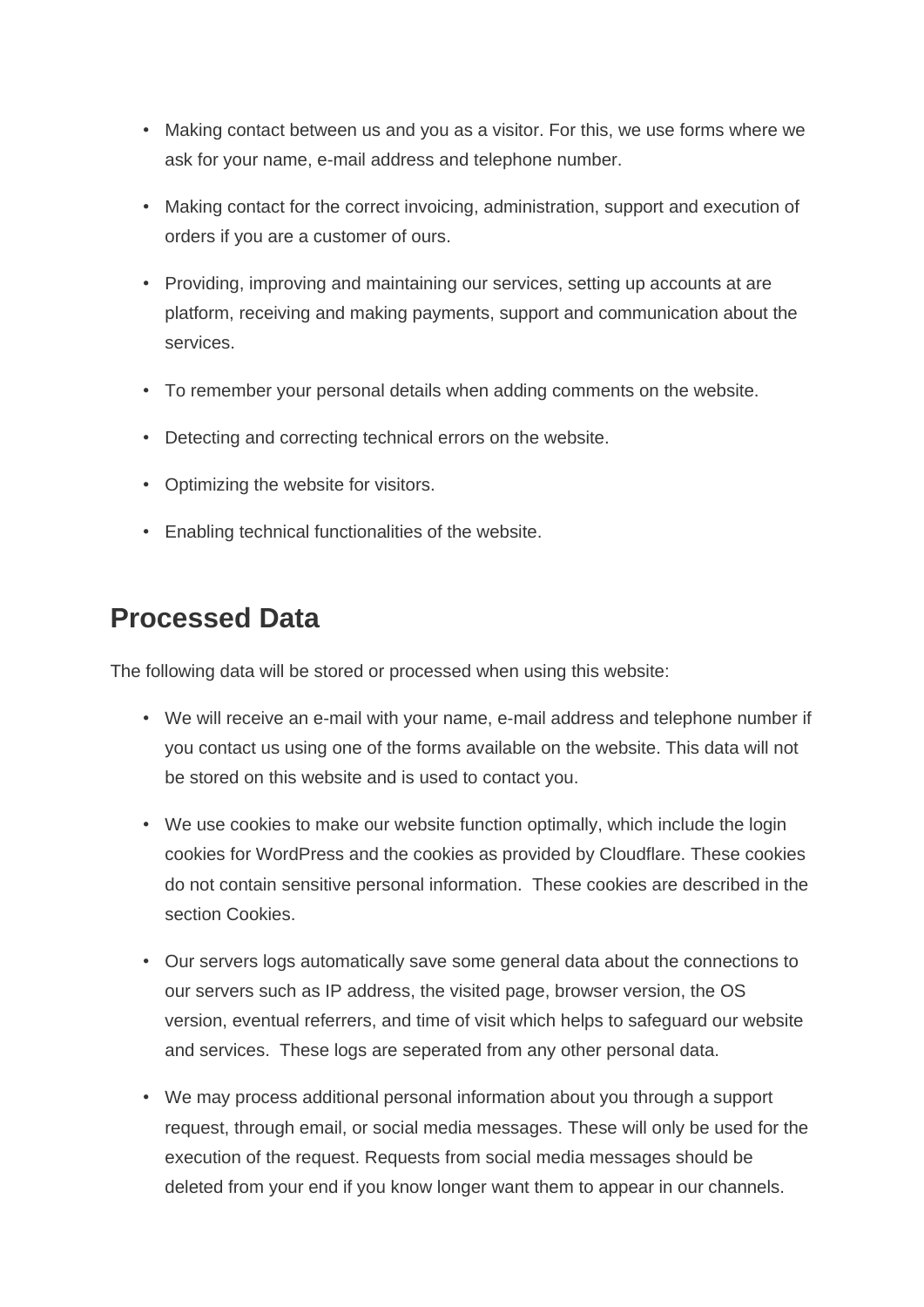- If you leave a comment on the website, the information you share in the comment form, your IP address and the browser will be stored to prevent spam. If you use Gravatar your e-mail address may be anonymized and passed on to Gravatar. More information about Gravatar's privacy statement can be found at [https://automattic.com/privacy/.](https://automattic.com/privacy/) The information contained in your comment will be publicly available, except for your email. This information will be stored as long as the comment will be on the website, but you can request to have this comment removed.
- If you set up an account at our platform, you provide us with contact and eventual organisation information that is required to contact you and provide legally correct invoices. This information will reside on our platform as long as you have an account at our platform, but you are free to delete your account at any given moment, providing services at your account have already been terminated.
- If you add an online payment method to your account, this is stored by our thirdparty payment processors as long as you remain a client of ours.

We process and store your personal data as long as is needed to achieve the purpose of storage, as it is permitted by the legislations we are subject to, or as long as we are required to retain your personal data as of legislations.

We do not knowingly collect personal data from an third party acting on your behalf, or publicly available sources such as LinkedIn.

Please do not provide sensitive personal information when using our Services, including but not limited to medical information, social security numbers, religious beliefs, memberships, political opinions, sexual orentation.

We do not knowingly process highly sensitive information, and have the right to reject and delete highly sensitive data.

### **Use of cookies**

This website and our services may use cookies. A cookie is a small file that can be sent along with the page of a website and is stored on your computer. The information stored therein can be sent back to our servers or the servers of relevant third parties during successive visits. We use the following cookies to make the website function optimally: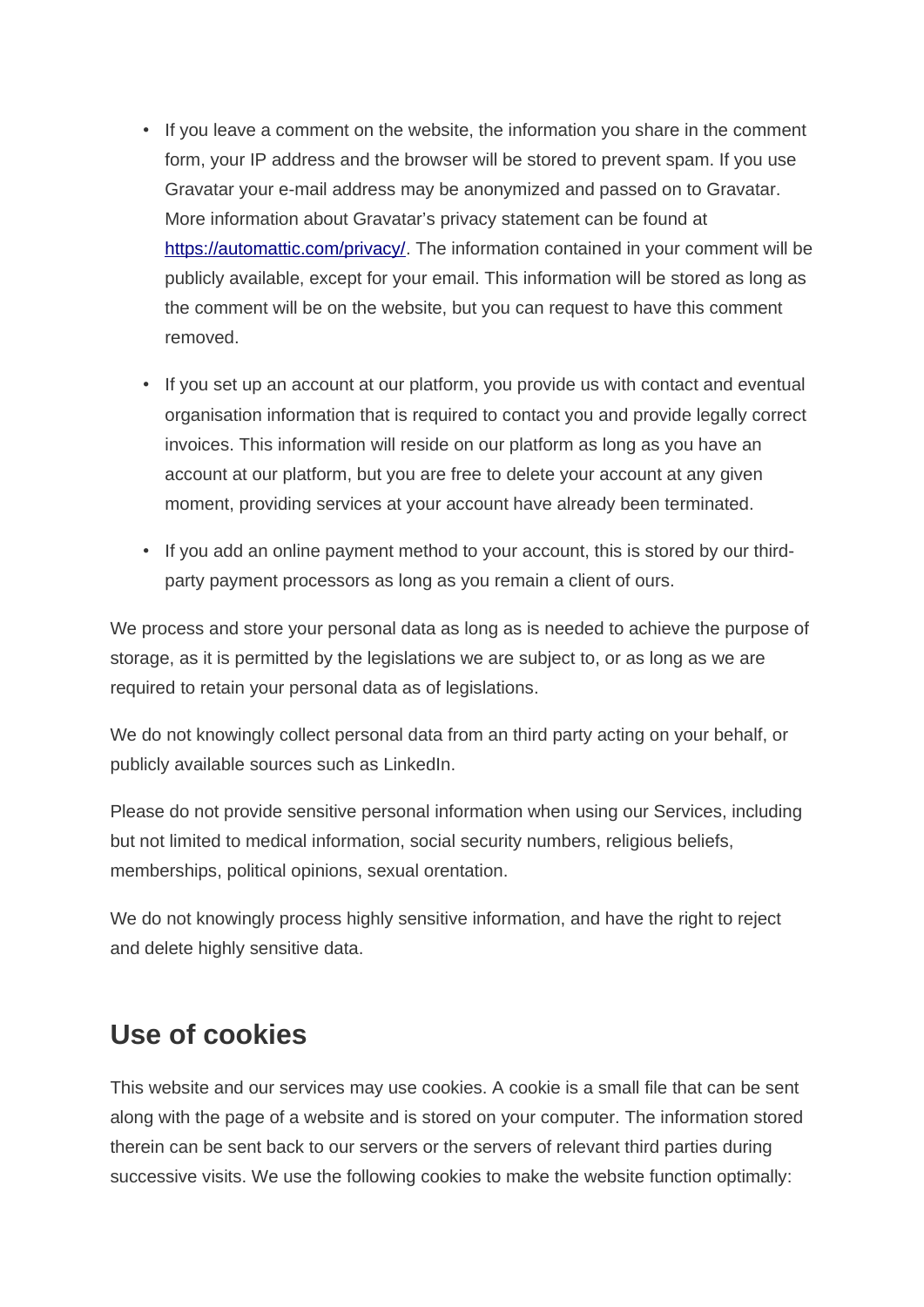- Cloudflare: This functional cookie allows the website to be optimized by Cloudflare, a service to deliver static files faster. The cf\_clearance cookie is stored for a maximum of one year, while the cf chil seq {identifier} is only stored during the session.
- Google Analytics: Google Analytics' cookies enable us to keep statistics for the website and to optimise them. In the application of Google Analytics, we have anonymized the IP addresses of visitors. Google Analytics also does not have permission to collect data for adverts and other services. In addition, this website does not use any other Google services in combination with Google Analytics cookies. Finally, we have concluded an editor's agreement with Google Analytics. If you wish to withdraw from this cookie, you can use the browser extension for Google Analytics opt-out (browser extension for Google Analytics Opt-out). More options about the privacy settings of Google Analytics can be found at https://policies.google.com/technologies/partner-sites. The data processed by Google Analytics will be stored for a maximum of 26 months.
- WordPress: WordPress places functional cookies to enable login to accounts. These are saved during the login session and last for two days or two weeks if you enable the Remember me option.
- Wordfence: Wordfence places authentication and login cookies to validate login alerts and to safeguard the website with a web application firewall. The wf loginalerted {hash} cookie is valied for one year, while the wfwaf authcookie-{hash} is valid for one day.
- If you leave any comment on our site, you may opt-in to save your name, email address and website in cookies. These cookies will last for one year.
- If you edit any post in WordPress, an additional cookie will be saved. This cookie does not contain any personal information.

You can find more information about allowing or blocking cookies in your browser settings. If you block cookies, this may have consequences for certain functionalities of this website.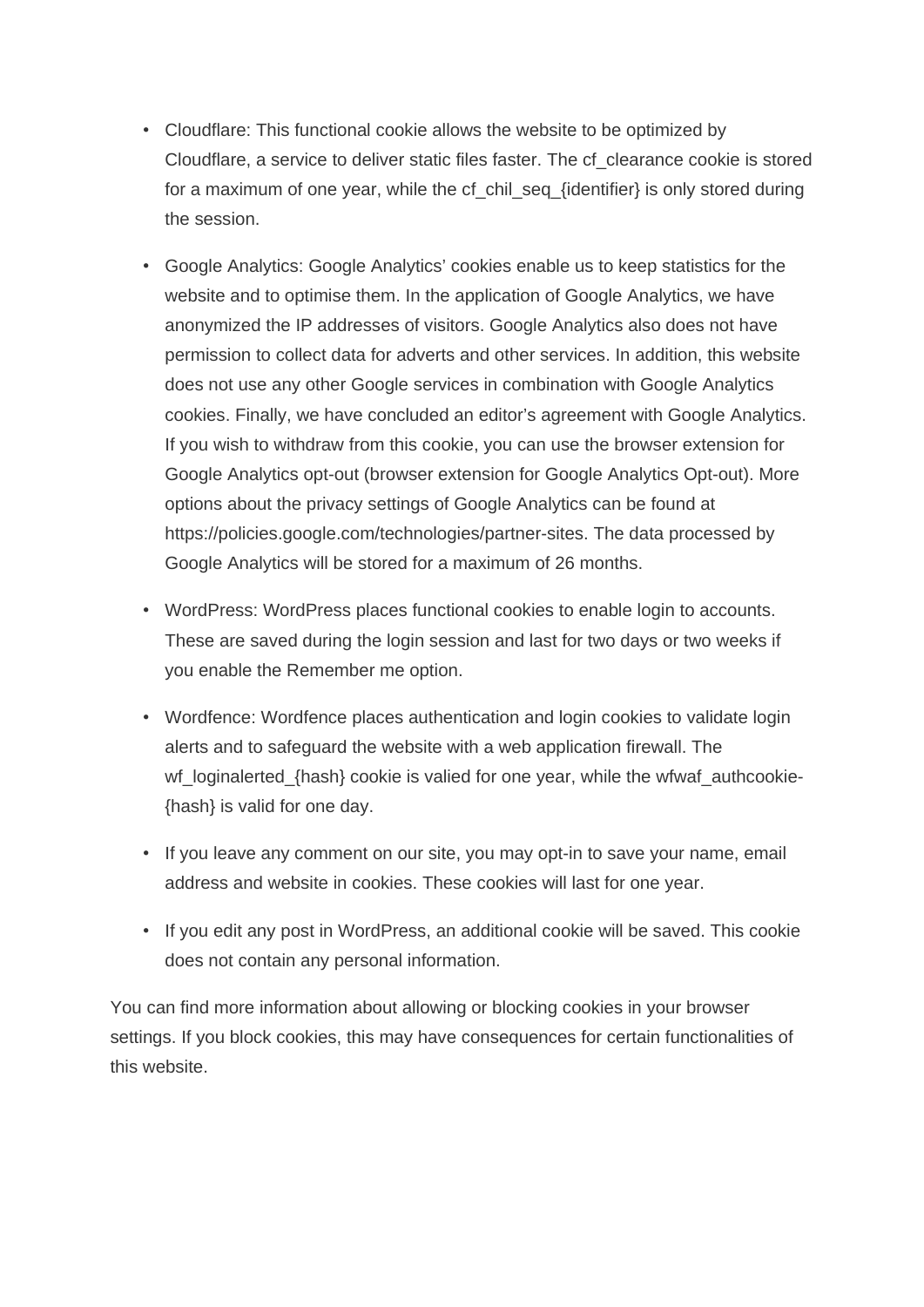# **Third-party processing**

Except for the parties below, we do not share your personal data. We do this for the provision or performance of our services, due to a legal obligation or for the registration of domain names.

- If you use one of our newsletters, your personal data, in this case, your e-mail address and in some cases, your name, will be processed by Send in Blue. If you are subscribed to this newsletter, you have permitted for this yourself. You have the option to unsubscribe from these emails.
- If you use one of the contact forms, these emails will be sent by Send in Blue. We have entered into a processor agreement with Send in Blue (this agreement is automatically concluded when the general agreement is agreed).
- If you are a customer of ours, your personal data will be processed for correction billing and administration by the application of Wave Financial Inc.
- If you purchase services and pay for them online, we use payment services such as Ideal, Credit Cards or Paypal to make this payment possible. These payments are made possible and stored by Stripe and Mollie, with whom we have concluded a processing agreement. We do not store payment information ourselves.
- If you visit your website, data may be processed by our Cloud provider.
- If any content is embedded from external platforms such as Instagram, Twitter, Youtube or Vimeo, it may monitor and track your interaction with this content.
	- On our website, we may have integrated components from Youtube, a video portal from YouTube, LLC, subsidiary of Google Inc. If you are logged in on Youtube , Youtube will recognize each page that was visited, providing the page contains an embedded Youtube Video. If this is not desired, you may want to log out from Youtube. Further information about Youtube may be found on<https://www.youtube.com/yt/about/en/> and https://www.google.com/intl/en/policies/privacy/.
- If you use our hosting and domain registration services, your data may be processed by oour sub-processors as described in our Data Processing Addendum.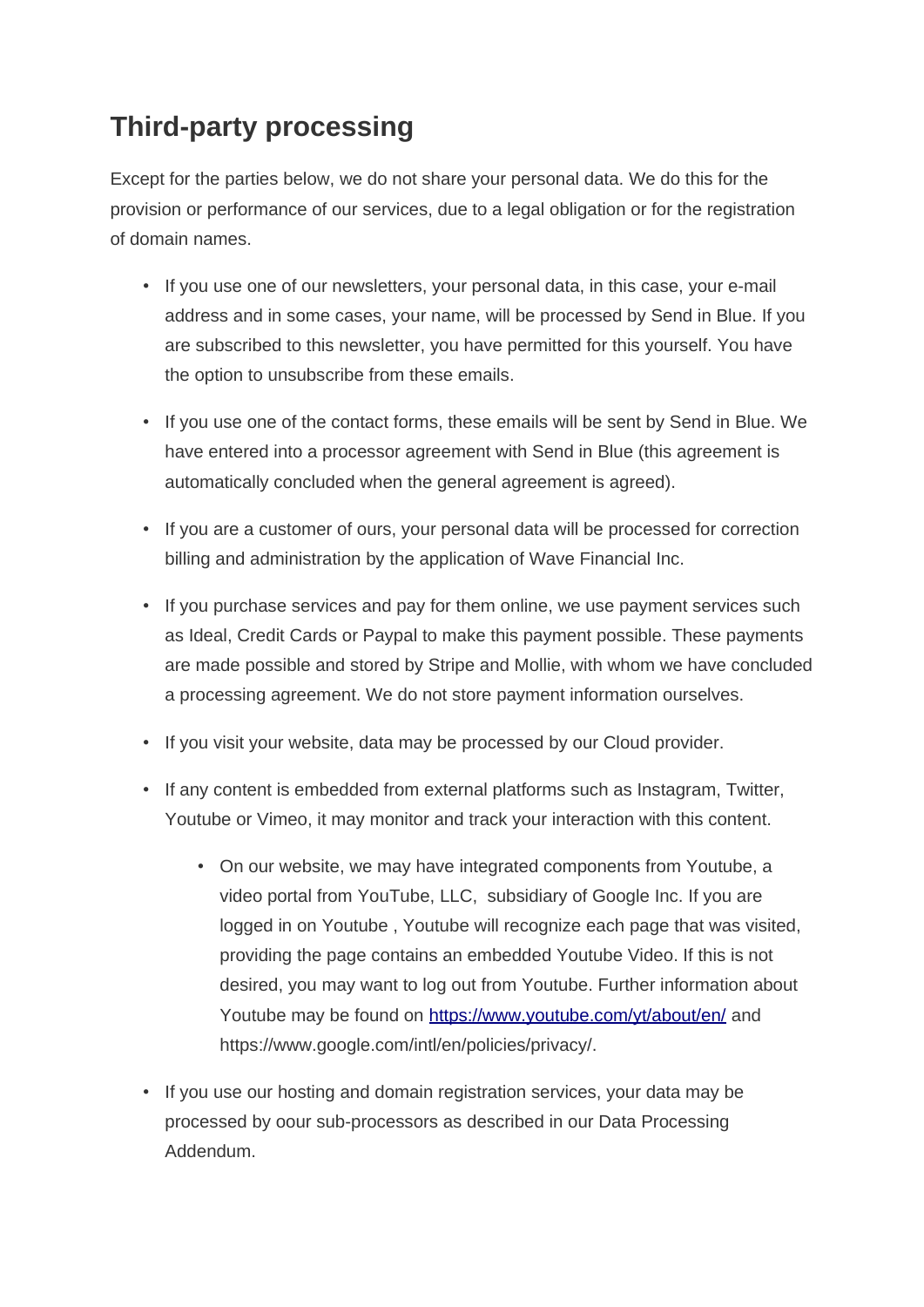The third parties referred to above are also bound by the obligations arising from the General Data Protection Regulation.

### **External Links**

Our website our services may include links to external sources. We do not control these sources, and are not responsible for their content, collection of personal data and other practices nor any damage as a consequence of using them. You are advised to regard external links with caution and consider their safety before clicking and inform yourself with the policies of any external link.

#### **Underage Minors**

This service is not direct to users under the age of 18, and we do not knowingly process information of underage minors.

If you suspect that personal data from an underage minor has been shared to use, contact us as soon as possible.

# **Your rights**

You have the right to be informated about how we use your personal information. You also have the right to request to access, transfer, modify or delete your personal data. You also have the right to object to certain processing of your personal data, withdraw your consent, or to reuse your personal data for your purpose across different services. You can contact the e-mail address mentioned earlier for this purpose. If you are under 18 years of age, such a request must be made by the parents or a legal representative.

If you have a complaint about the processing of personal data on our website and you think that this violates the law, you can report this to the Authority Personal Data in your respective country.

If you believe that your personal data has been misused via this website, please contact us directly via the previously mentioned e-mail address.